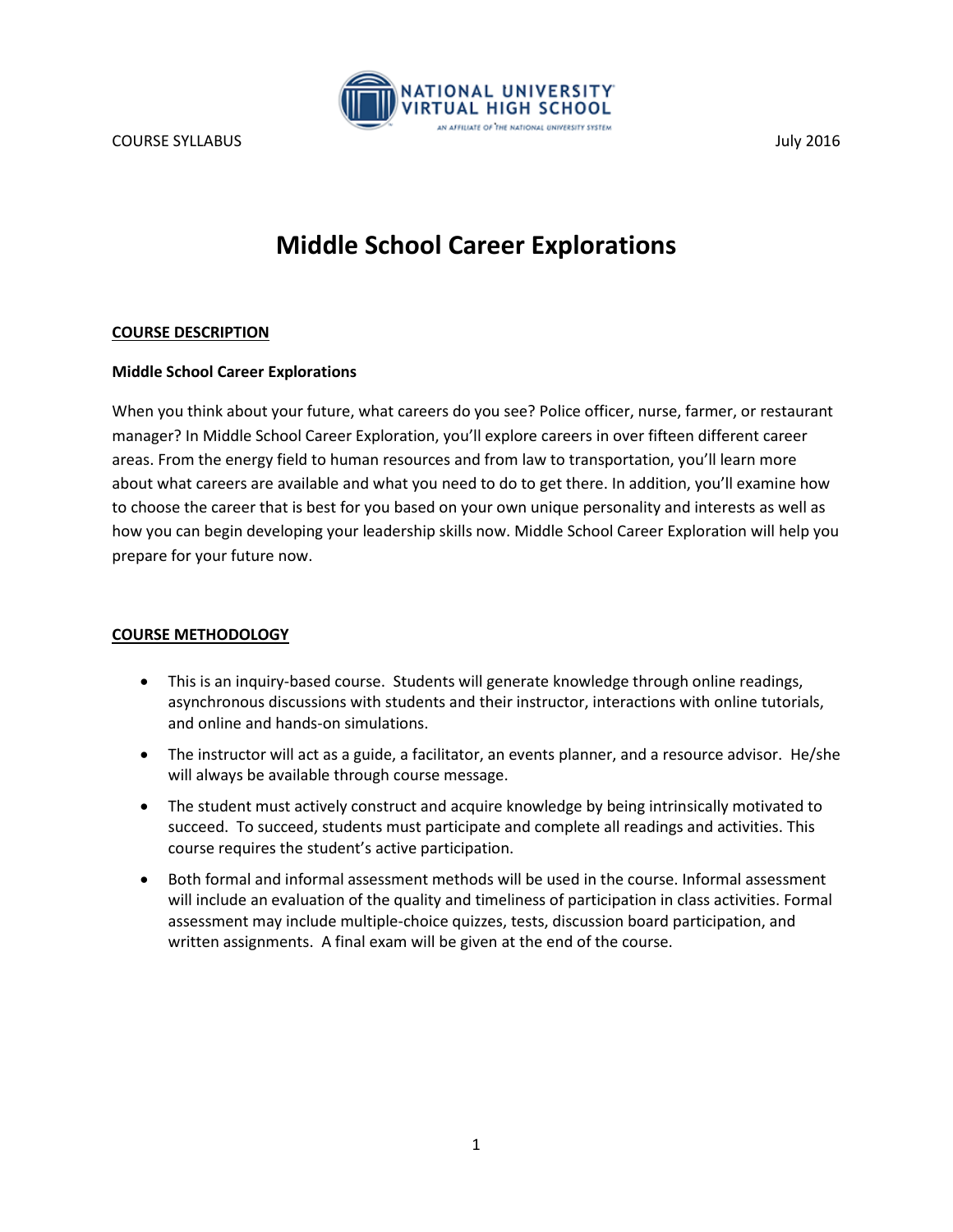

# **COURSE PARTICIPATION OBJECTIVES**

This course for which you are registered is a college preparatory, academically rigorous course that covers an entire semester's worth of material. As such, it is important that you adhere to the following guidelines as you manage your time and commit to successfully completing all required coursework:

- 1. The requirements for this course are equivalent to completion of minimum of 90+ hours of class instruction at a traditional on-site high school
- 2. Assignments must be submitted for each unit as they are completed so that the teacher may review and assess your performance. Do not hold your work, you must submit each unit's homework as it is completed, demonstrating weekly assignment completions
- 3. You must log in regularly to your course to demonstrate continued participation, and completion of all course requirements, including assignments, assessments and discussion forums
- 4. You must complete your individual work and any incident of suspected cheating, plagiarism or collaboration on assignments violates the academic integrity expectations outlined at the time of your enrollment and can result in failure of the course or further action as deemed appropriate

# **Citizenship**

Students are expected to conduct themselves in a responsible manner that reflects sound ethics, honor, and good citizenship. It is the student's responsibility to maintain academic honesty and integrity and to manifest their commitment to the goals of NUVHS through their conduct and behavior. Students are expected to abide by all NUVHS policies and regulations. Any form of academic dishonesty, or inappropriate conduct by students or applicants may result in penalties ranging from warning to dismissal, as deemed appropriate by NUVHS.

#### **Communication**

Throughout this course students will need to be in close contact with their instructor and fellow students. Students are expected to communicate via course message and electronic discussion boards. Therefore, students should plan on checking their course messages at least three times a week and participate in the discussion boards during the weeks they are live.

Instructors strongly encourage and welcome open communication. Clear, consistent, and proactive communication will ensure a successful experience in this course. It is the student's responsibility to notify the instructor immediately if and when a personal situation occurs that affects his/her performance in this class. Being proactive with communication will result in a quick solution to any problems that may occur.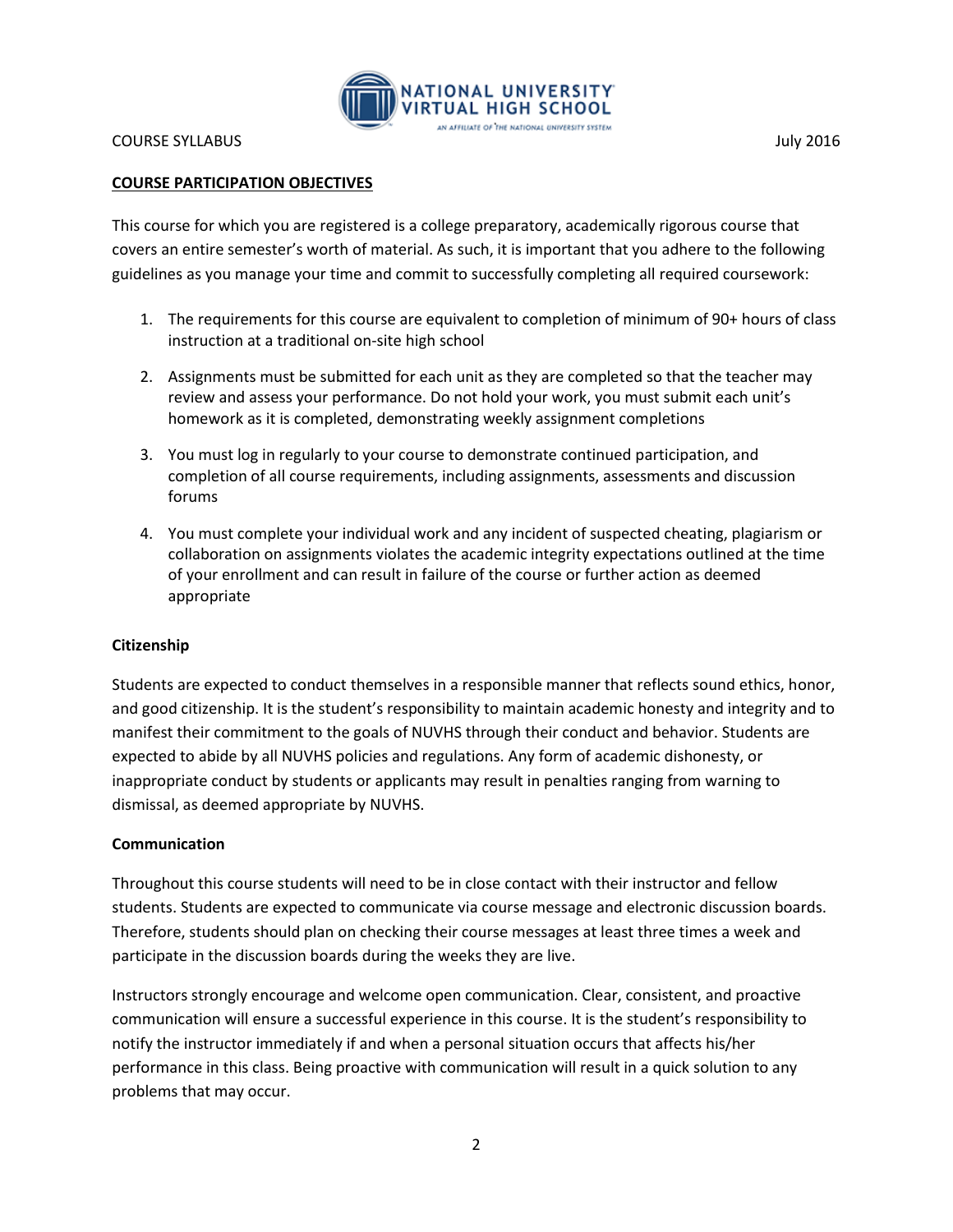

## **COURSE OUTLINE**

### **Unit 1 – Part 1: An Introduction to Careers**

In this unit, you will learn about career education and how careers are organized. This is an introduction to your career education course, beginning with learning what career education is and ending with some information about your options in and out of school.

## **Learning Objectives**

- Understand the difference between a job and a career.
- $\bullet$  Identify career fields, clusters, and pathways.
- Understand your different educational options.
- Describe the benefits of CTSOs in your school.

| Unit 1 - Part 1 Text Questions    | Homework          | 10 points |
|-----------------------------------|-------------------|-----------|
| Unit 1 - Part 1 Lab Questions     | <b>Homework</b>   | 10 points |
| Unit 1 – Part 1 Discussion Part 1 | <b>Discussion</b> | 5 points  |
| Unit 1 – Part 1 Discussion Part 2 | <b>Discussion</b> | 5 points  |
| Unit 1 – Part 1 Quiz              | Quiz              | 15 points |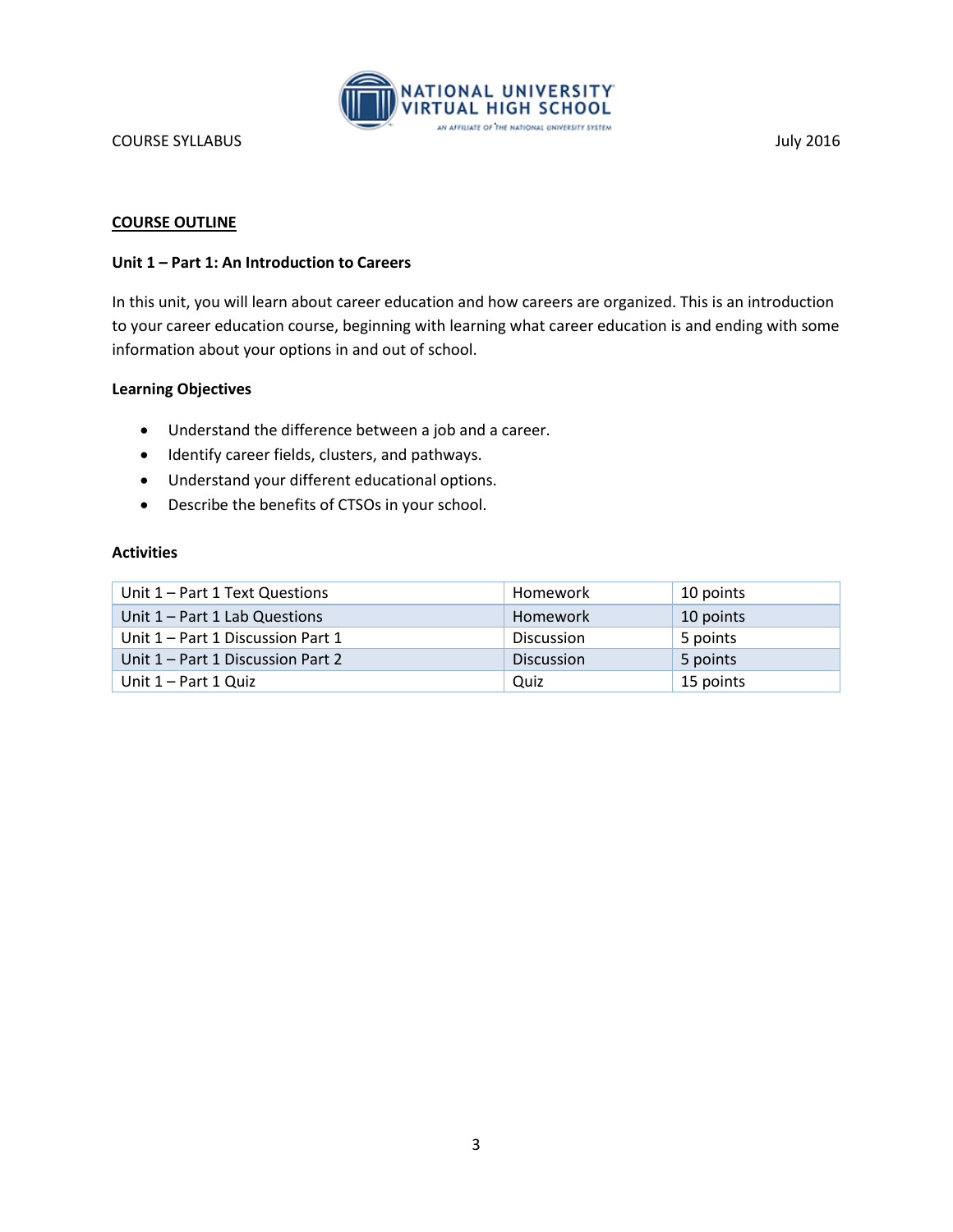

# **Unit 1 – Part 2: Government, Law and Public Safety Careers**

In this unit, you will learn about careers in the government, public administration, law, public safety and security. These careers range from state governors to fire fighters, from lawyers to city planners. These careers require good leadership skills, organizational skills, and communication skills.

# **Learning Objectives**

- Identify public administration and government careers.
- Describe the skills and abilities needed for government and public administration careers.
- Research public safety and security careers.
- Explore some of the tasks for those working in public safety careers.

| Unit 1 – Part 2 Text Questions    | Homework          | 10 points |
|-----------------------------------|-------------------|-----------|
| Unit 1 - Part 2 Lab Questions     | Homework          | 10 points |
| Unit 1 – Part 2 Discussion Part 1 | <b>Discussion</b> | 5 points  |
| Unit 1 – Part 2 Discussion Part 2 | <b>Discussion</b> | 5 points  |
| Unit 1 – Part 2 Quiz              | Quiz              | 15 points |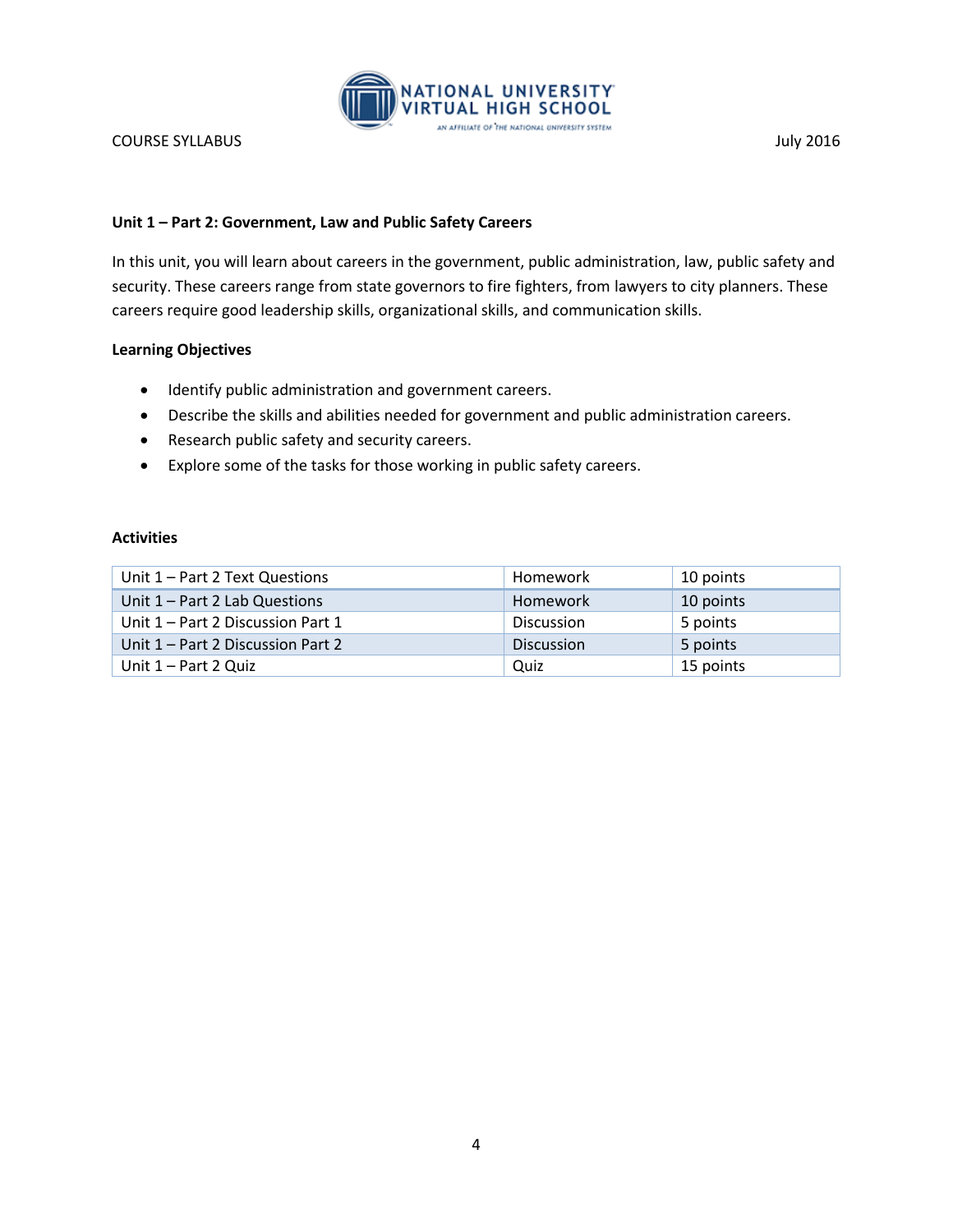

# **Unit 2 – Part 1: Manufacturing and Marketing**

Who makes the products that get into your local stores? Who made the advertisement that you just saw on TV? In this unit, you will learn about careers in two different, but related, career areas. In manufacturing, these careers are focused on making products for business or consumer use. In marketing, sales, and service, products and services are sold to the public or to other companies.

# **Learning Objectives**

- Identify careers in manufacturing.
- Recognize the skills and education required for manufacturing careers.
- $\bullet$  Identify careers in marketing, sales, and service.
- Recognize the skills and education required in marketing, sales, and service careers.

| Unit 2 – Part 1 Text Questions    | Homework          | 10 points |
|-----------------------------------|-------------------|-----------|
| Unit $2$ – Part 1 Lab Questions   | Homework          | 10 points |
| Unit 2 – Part 1 Discussion Part 1 | <b>Discussion</b> | 5 points  |
| Unit 2 – Part 1 Discussion Part 2 | <b>Discussion</b> | 5 points  |
| Unit 2 – Part 1 Quiz              | Quiz              | 15 points |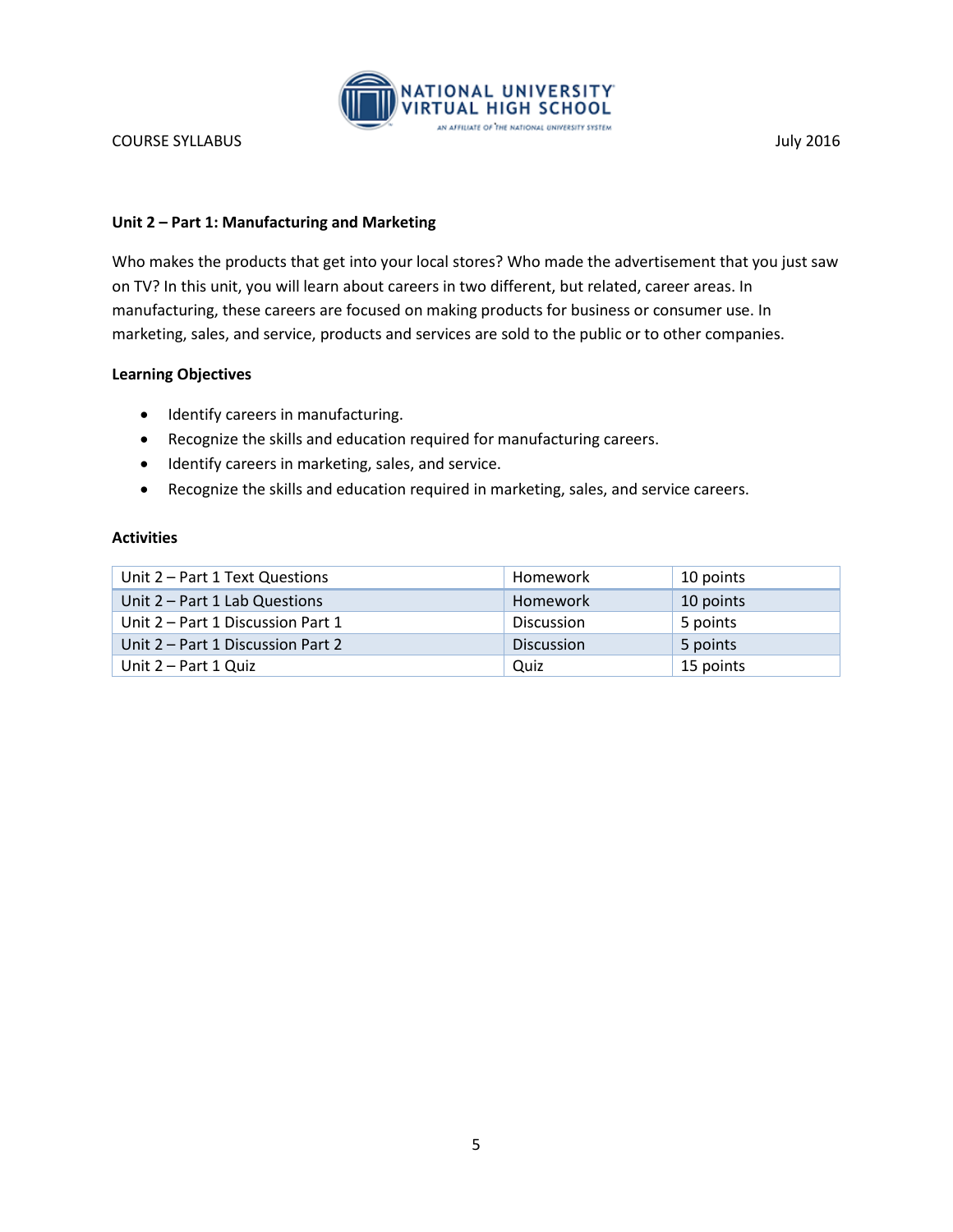

# **Unit 2 – Part 2: Architecture and Engineering Careers**

In this unit, you will explore careers in architecture, construction, engineering, technology, science and math. These career offer opportunities suited to students with different interests, skills and abilities. Professions in these areas include all types of engineers and scientists, architects, construction workers of various sorts, and even historians and archaeologists.

# **Learning Objectives**

- $\bullet$  Identify careers in architecture and construction.
- Explore the skills and education required for architecture and construction careers.
- $\bullet$  Identify careers in engineering, science, technology and math.
- Explore the skills and education required in engineering, science, technology and math careers.

| Unit 2 – Part 2 Text Questions    | Homework          | 10 points |
|-----------------------------------|-------------------|-----------|
| Unit 2 - Part 2 Lab Questions     | Homework          | 10 points |
| Unit 2 – Part 2 Discussion Part 1 | <b>Discussion</b> | 5 points  |
| Unit 2 – Part 2 Discussion Part 2 | <b>Discussion</b> | 5 points  |
| Unit 2 – Part 2 Quiz              | Quiz              | 15 points |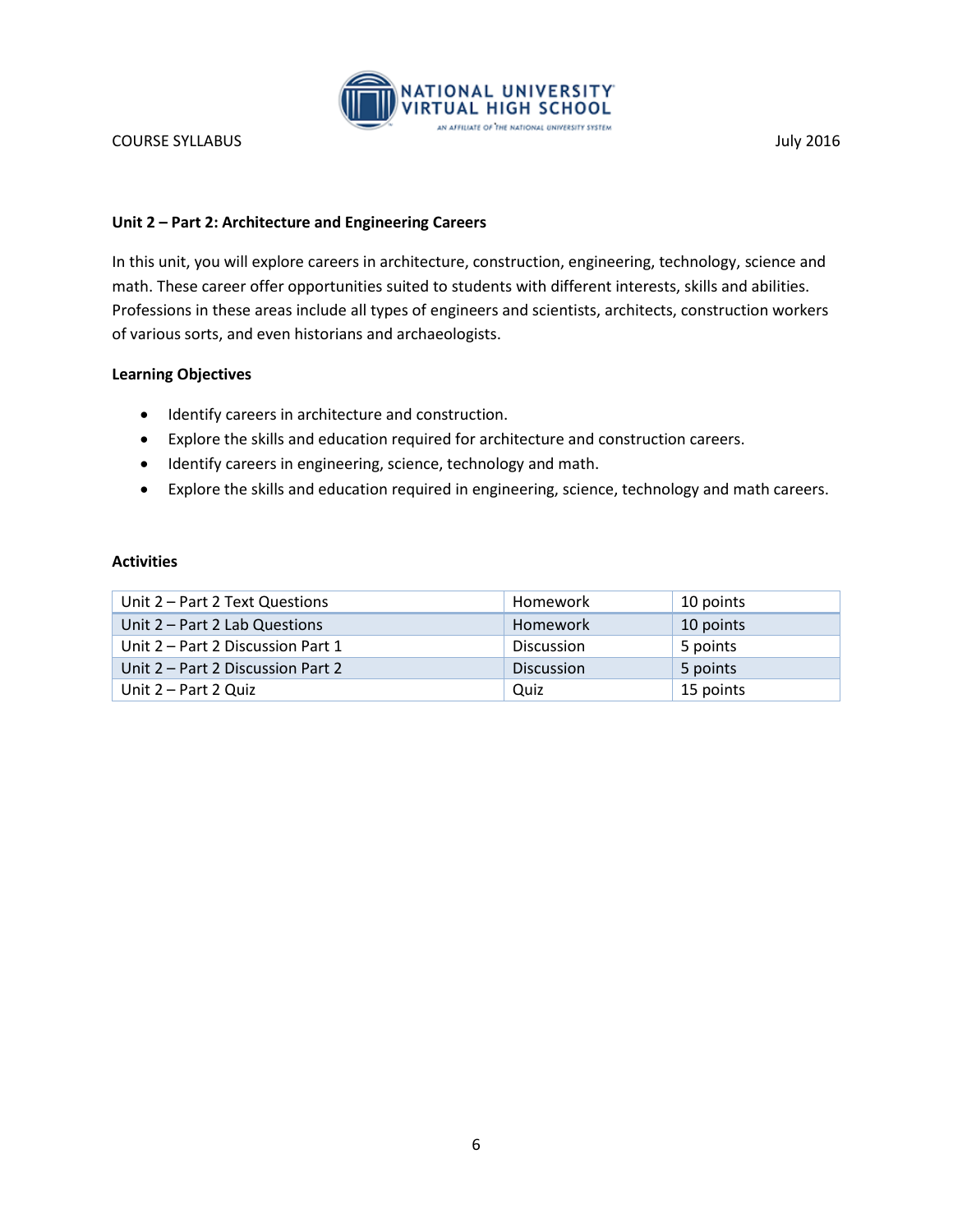

## **Unit 3 – Part 1: Career in Agriculture and Energy**

In this unit, you will learn about careers in two areas: agriculture, food, and natural resources and energy. Agriculture, food, and natural resources include careers in farming and the businesses that are involved with agriculture, environmental sciences, and food production. Energy careers include careers in the utility industries, but also careers in alternative energy sources and those that support using energy best. These careers are critical for our society and are good for people with a strong interest in the environment, making sure that there is enough food for everyone, or living a more traditional lifestyle away from major cities.

#### **Learning Objectives**

- Identify careers in agriculture, food and natural resources.
- Recognize the skills and education required for agriculture, food and natural resources careers.
- Explore careers in energy production and development.
- Research the skills and education required in energy production and development.

| Unit 3 – Part 1 Text Questions    | Homework          | 10 points |
|-----------------------------------|-------------------|-----------|
| Unit $3$ – Part 1 Lab Questions   | Homework          | 10 points |
| Unit 3 – Part 1 Discussion Part 1 | Discussion        | 5 points  |
| Unit 3 – Part 1 Discussion Part 2 | <b>Discussion</b> | 5 points  |
| Unit 3 – Part 1 Quiz              | Quiz              | 15 points |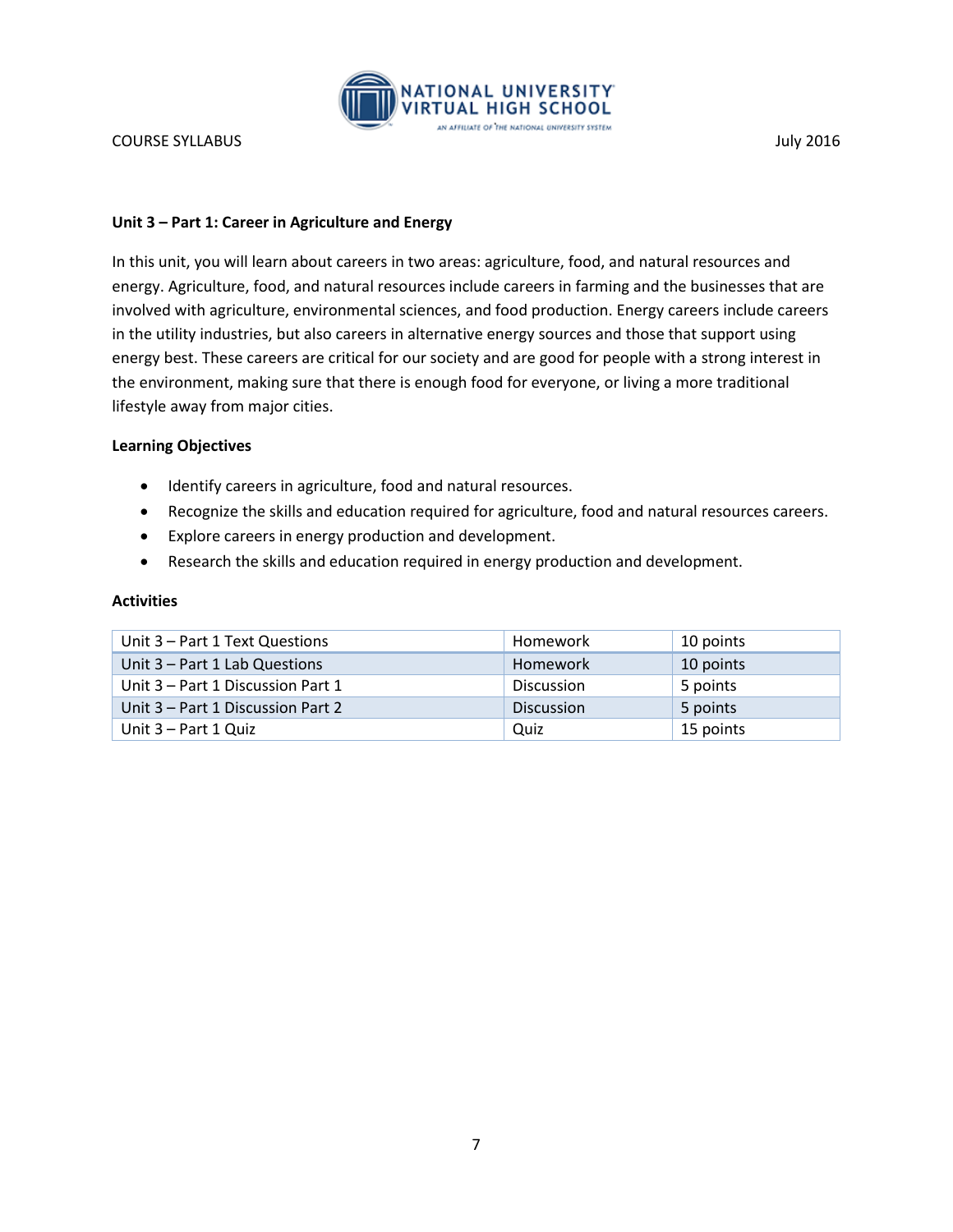

# **Unit 3 – Part 2: Careers in Hospitality and Logistics**

In this unit, you will learn about careers in the hospitality and tourism industry, as well as careers involved in transportation and logistics. These careers help people get places and take care of them once they're there. Think about restaurant staff, hotel owners and employees, officials working in amusement parks, airline pilots, bus drivers, and truck drivers. These are all careers in these two career areas.

## **Learning Objectives**

- Identify careers in hospitality and tourism.
- Research the skills and education required for hospitality and tourism careers.
- Recognize careers in the transportation and logistics.
- Explore the skills and tasks required in transportation and logistics careers.

| Unit 3 – Part 2 Text Questions    | Homework          | 10 points |
|-----------------------------------|-------------------|-----------|
| Unit $3$ – Part 2 Lab Questions   | Homework          | 10 points |
| Unit 3 – Part 2 Discussion Part 1 | Discussion        | 5 points  |
| Unit 3 – Part 2 Discussion Part 2 | <b>Discussion</b> | 5 points  |
| Unit 3 – Part 2 Quiz              | Quiz              | 15 points |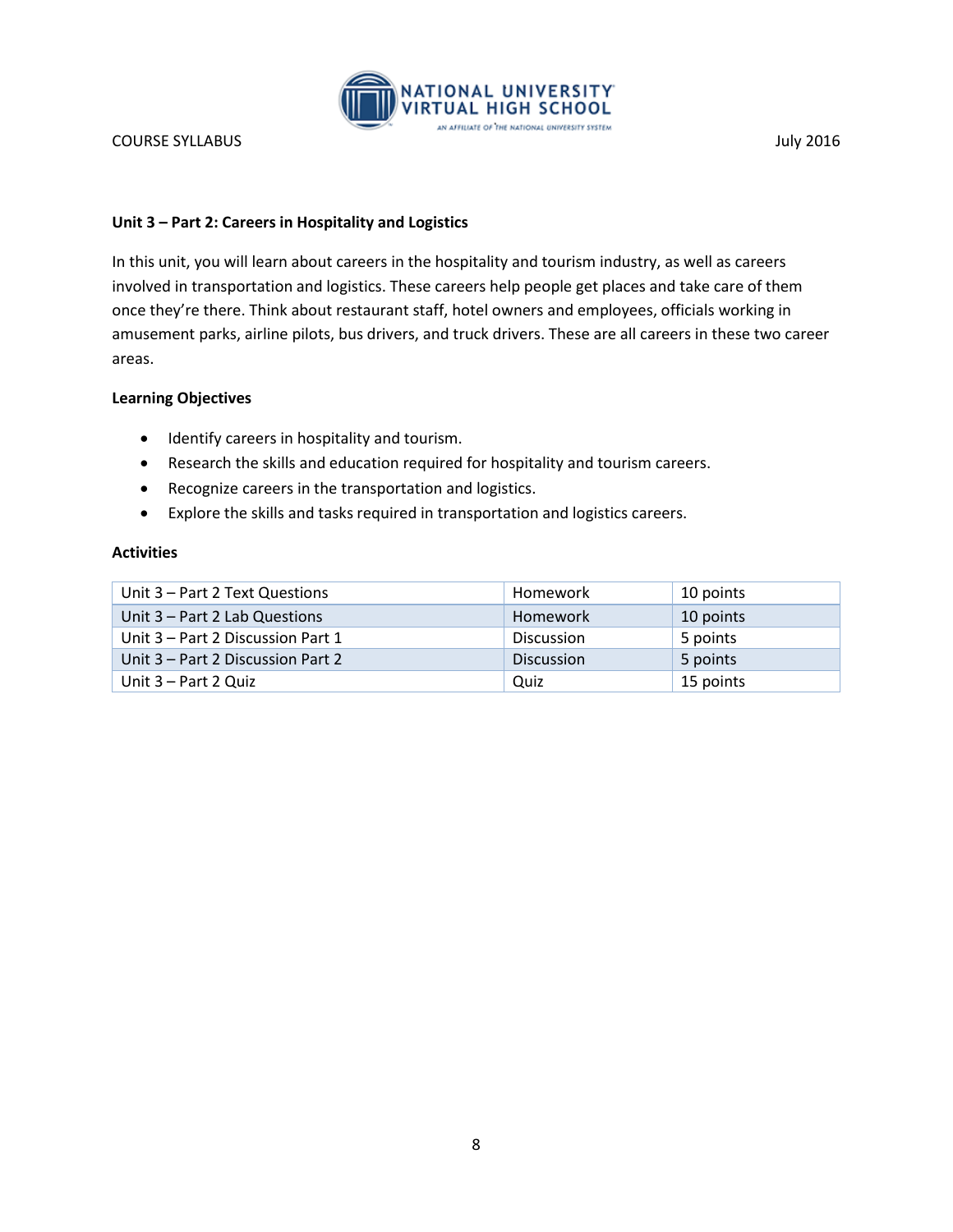

# **Unit 4: Midterm**

## **Midterm Exam Objectives**

- Review information acquired and mastered from this course up to this point.
- Take a course exam based on material from the first four units in this course (Note: You will be able to open this exam only one time.)

# **Midterm Exam Activities**

| <b>Midterm Discussion</b> | <b>Discussion</b> | points    |
|---------------------------|-------------------|-----------|
| Midterm Exam              | Exam              | 50 points |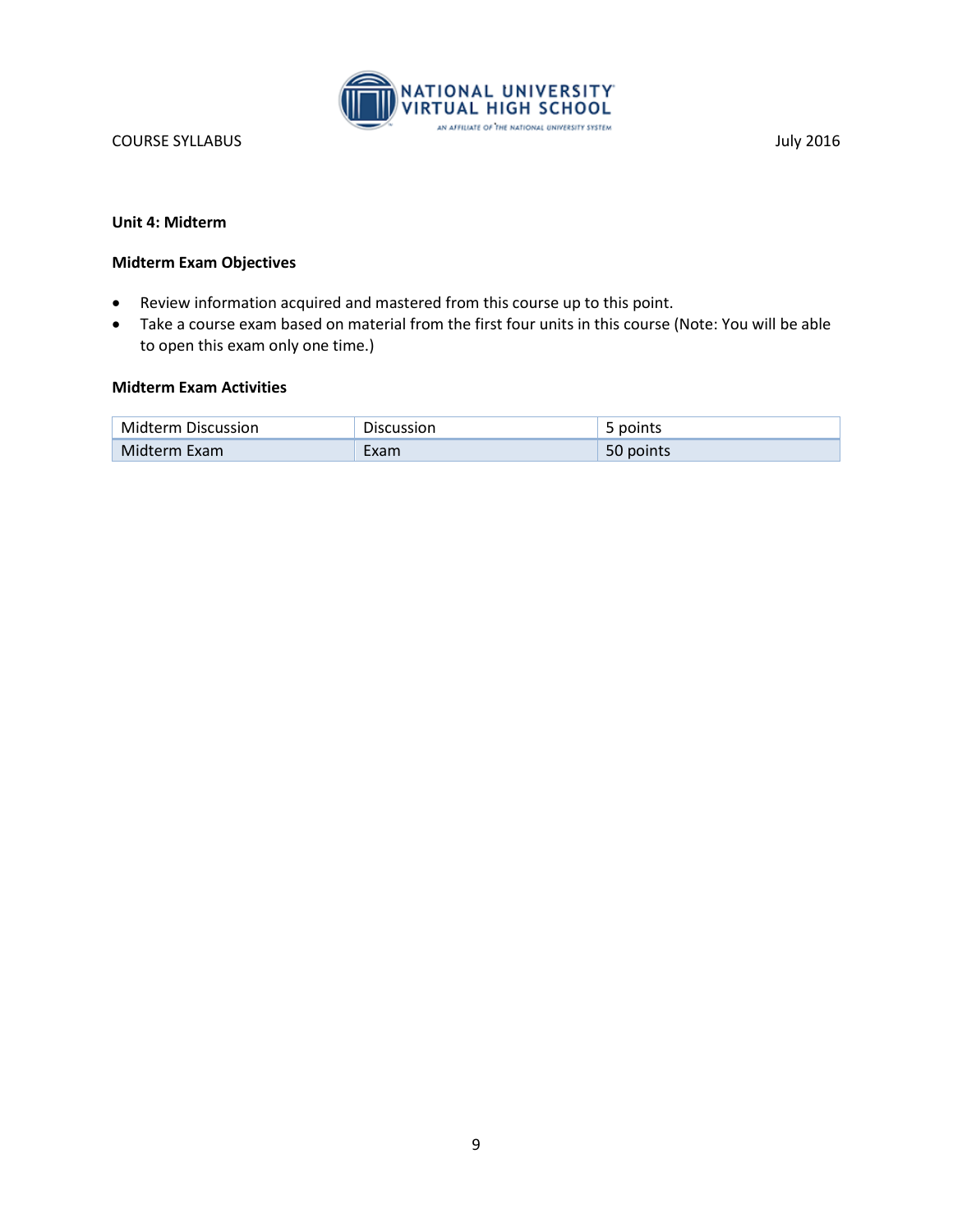

# **Unit 5 – Part 1: Arts, Communication and Education Careers**

In this unit, you will learn about careers in the arts, audio/video communication, and communication, as well as education and training. Careers in dance, music, visual arts, and all forms of media fit into art, a/v communication, and communication areas. Teaching of all sorts is included in education and training, from teaching elementary school to teaching at the university level.

# **Learning Objectives**

- Identify careers in art, audio/video communication, and communication.
- Sum up the skills and education required for careers in art, audio/video communication, and communication.
- List careers in education and teaching.
- Define the skills and education required for education and teaching careers.

| Unit 5 – Part 1 Text Questions    | Homework          | 10 points |
|-----------------------------------|-------------------|-----------|
| Unit $5 - Part 1$ Lab Questions   | Homework          | 10 points |
| Unit 5 – Part 1 Discussion Part 1 | Discussion        | 5 points  |
| Unit 5 – Part 1 Discussion Part 2 | <b>Discussion</b> | 5 points  |
| Unit 5 – Part 1 Quiz              | Quiz              | 15 points |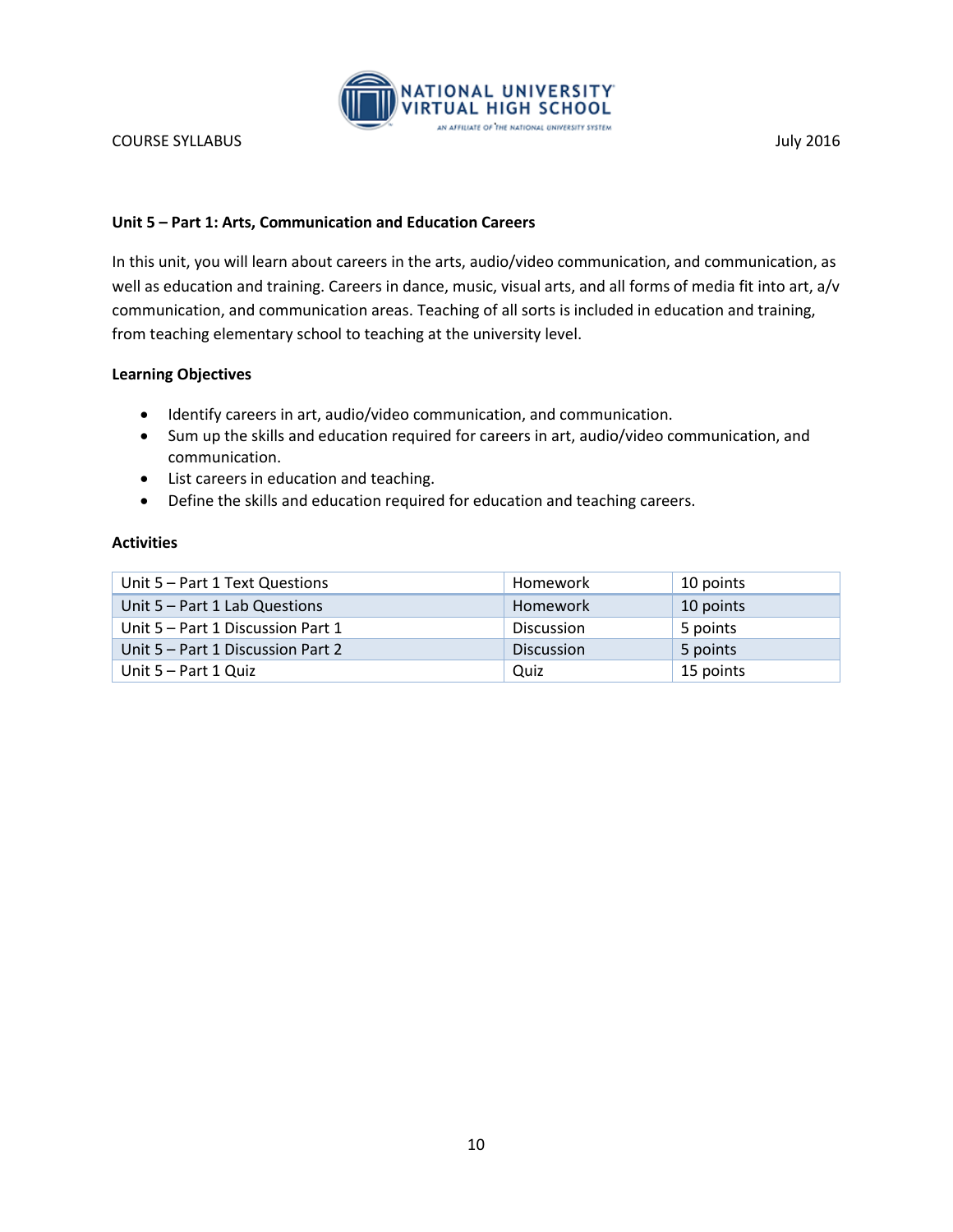

# **Unit 5 – Part 2: Careers in Health Sciences and Human Services**

In this unit, you will learn about careers in health sciences and human services. This career group includes careers in health care, medical research, and caregiving, as well as various positions that help to support those careers. Therapists and social workers are part of this group, along with many other jobs. These careers most often involve working closely with others and require compassion.

## **Learning Objectives**

- Identify careers in the health sciences and human services.
- Discuss the skills required for health sciences and human services careers.
- Explore personal traits suited to health and human services careers.
- Define the education required for health science and human services careers.

| Unit 5 – Part 2 Text Questions    | Homework          | 10 points |
|-----------------------------------|-------------------|-----------|
| Unit $5 - Part 2$ Lab Questions   | Homework          | 10 points |
| Unit 5 – Part 2 Discussion Part 1 | Discussion        | 5 points  |
| Unit 5 – Part 2 Discussion Part 2 | <b>Discussion</b> | 5 points  |
| Unit 5 – Part 2 Quiz              | Quiz              | 15 points |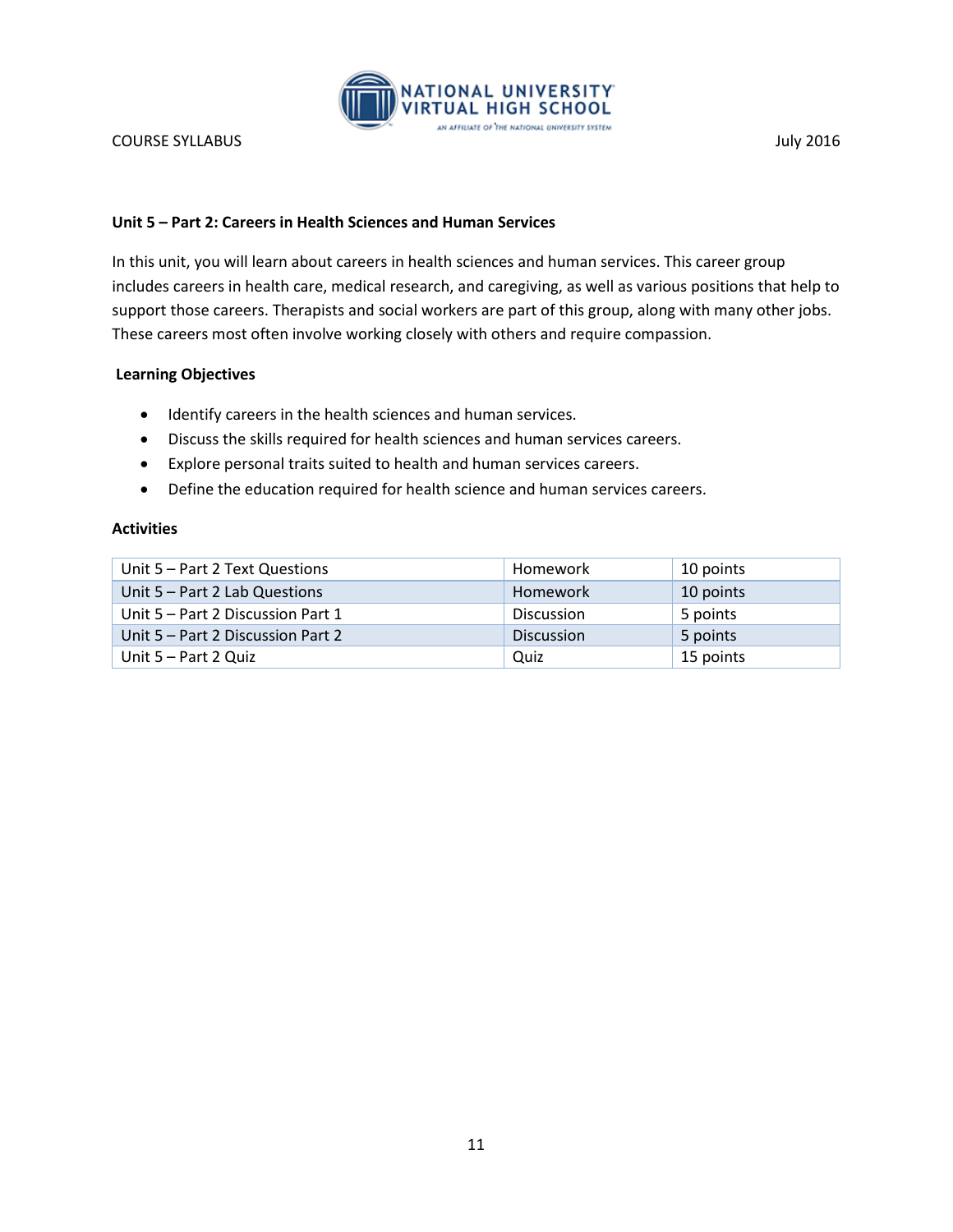

# **Unit 6 – Part 1: Finance and Business Management**

In this unit, you will learn about careers in two different areas: finance and business management. Finance careers are all about making and managing money. Business management focuses on supervising businesses in many different fields. Both of these types of careers are good for people aiming for a high-powered professional lifestyle.

## **Learning Objectives**

- List careers in finance.
- Define the skills and education required for finance careers.
- Identify careers in business management.
- Describe the skills and education required for business management careers.

| Unit 6 – Part 1 Text Questions    | Homework          | 10 points |
|-----------------------------------|-------------------|-----------|
| Unit $6$ – Part 1 Lab Questions   | <b>Homework</b>   | 10 points |
| Unit 6 – Part 1 Discussion Part 1 | <b>Discussion</b> | 5 points  |
| Unit 6 – Part 1 Discussion Part 2 | <b>Discussion</b> | 5 points  |
| Unit $6 - Part 1$ Quiz            | Quiz              | 15 points |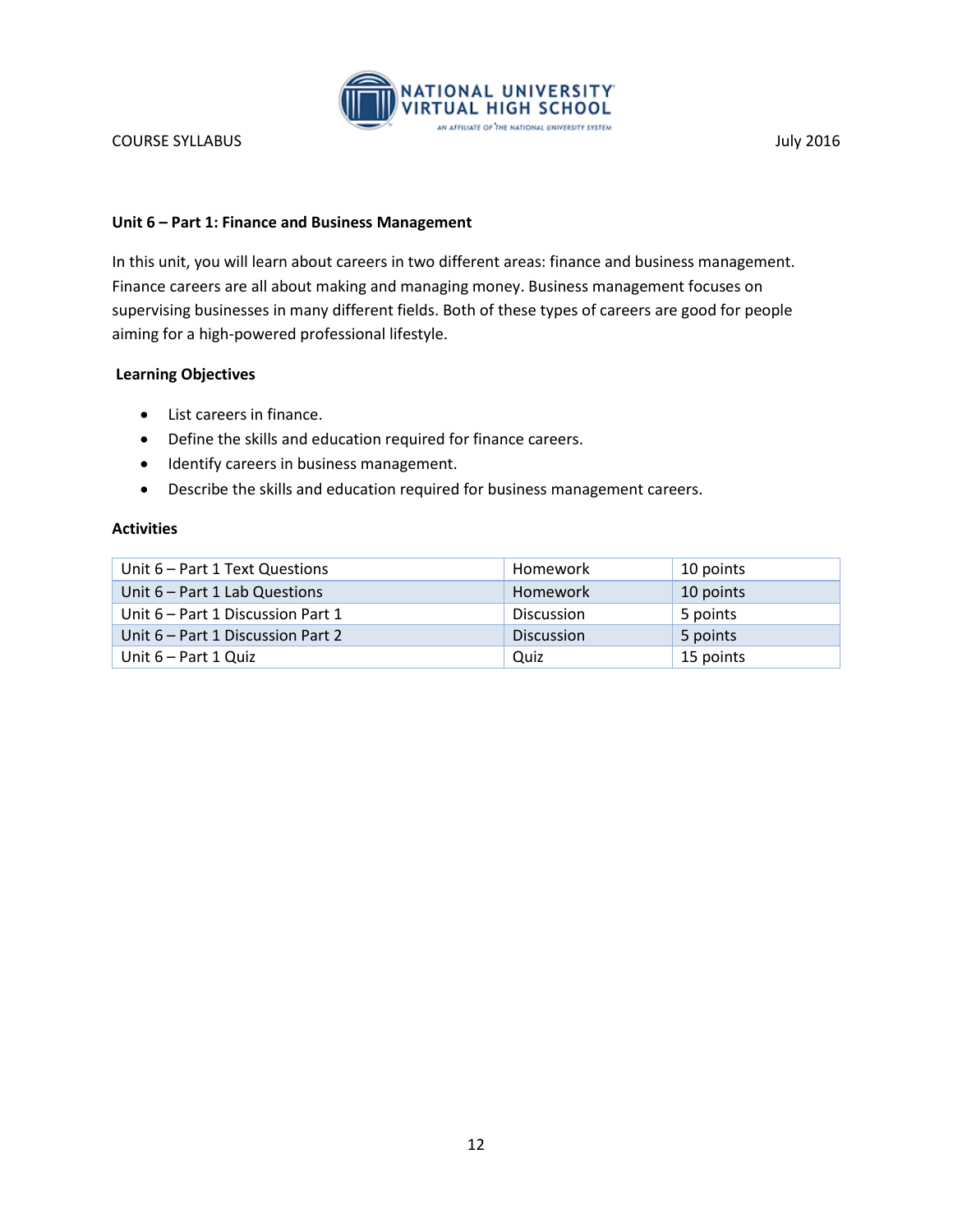

# **Unit 6 – Part 2: Information Technology**

In this unit, you'll learn about careers in information technology. This is one of the fastest growing career areas today. Every large business and government office needs information technology professionals. These careers range from app development to running a major IT department.

# **Learning Objectives**

- $\bullet$  Identify careers in information technology.
- Discuss the skills required for information technology careers.
- List personal traits suited to the information technology career cluster.
- Describe the education required for informational technology careers.

| Unit $6$ – Part 2 Text Questions  | Homework          | 10 points |
|-----------------------------------|-------------------|-----------|
| Unit $6$ – Part 2 Lab Questions   | Homework          | 10 points |
| Unit 6 – Part 2 Discussion Part 1 | <b>Discussion</b> | 5 points  |
| Unit 6 – Part 2 Discussion Part 2 | <b>Discussion</b> | 5 points  |
| Unit 6 – Part 2 Quiz              | Quiz              | 15 points |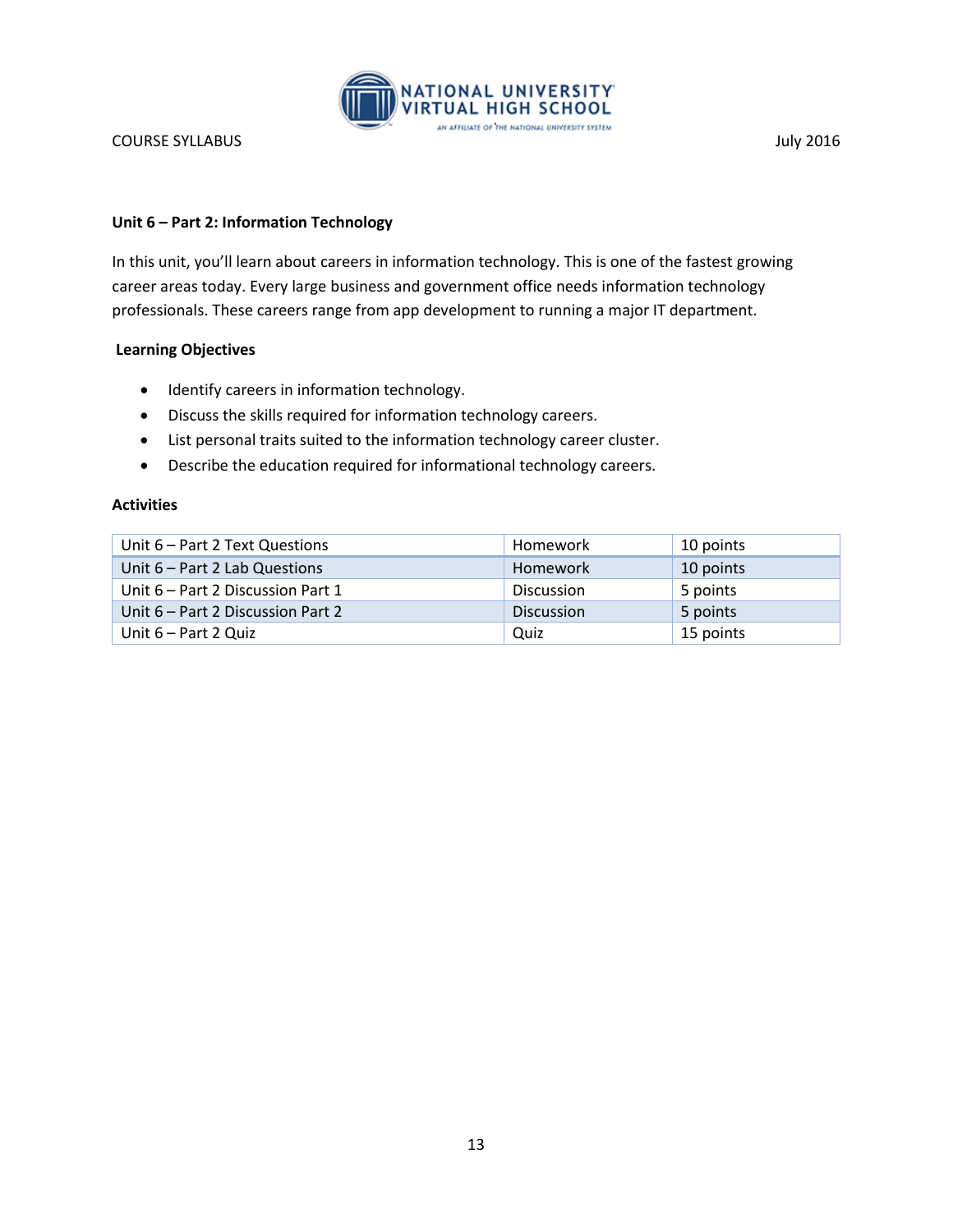

# **Unit 7 – Part 1: Leadership**

In this unit, you will learn about leadership and how to be a leader. These skills are helpful in your education and later in the workplace. You will learn how to build self-esteem and leadership, and ways to practice your leadership skills in CTSOs and other organizations in your school.

# **Learning Objectives**

- Discuss the ways leadership matters.
- Recognize what qualities contribute to leadership.
- Detail ways to develop leadership.
- Demonstrate ways to use leadership skills in school.

| Unit $7$ – Part 1 Text Questions  | Homework          | 10 points |
|-----------------------------------|-------------------|-----------|
| Unit $7$ – Part 1 Lab Questions   | Homework          | 10 points |
| Unit 7 – Part 1 Discussion Part 1 | Discussion        | 5 points  |
| Unit 7 – Part 1 Discussion Part 2 | <b>Discussion</b> | 5 points  |
| Unit $7$ – Part 1 Quiz            | Quiz              | 15 points |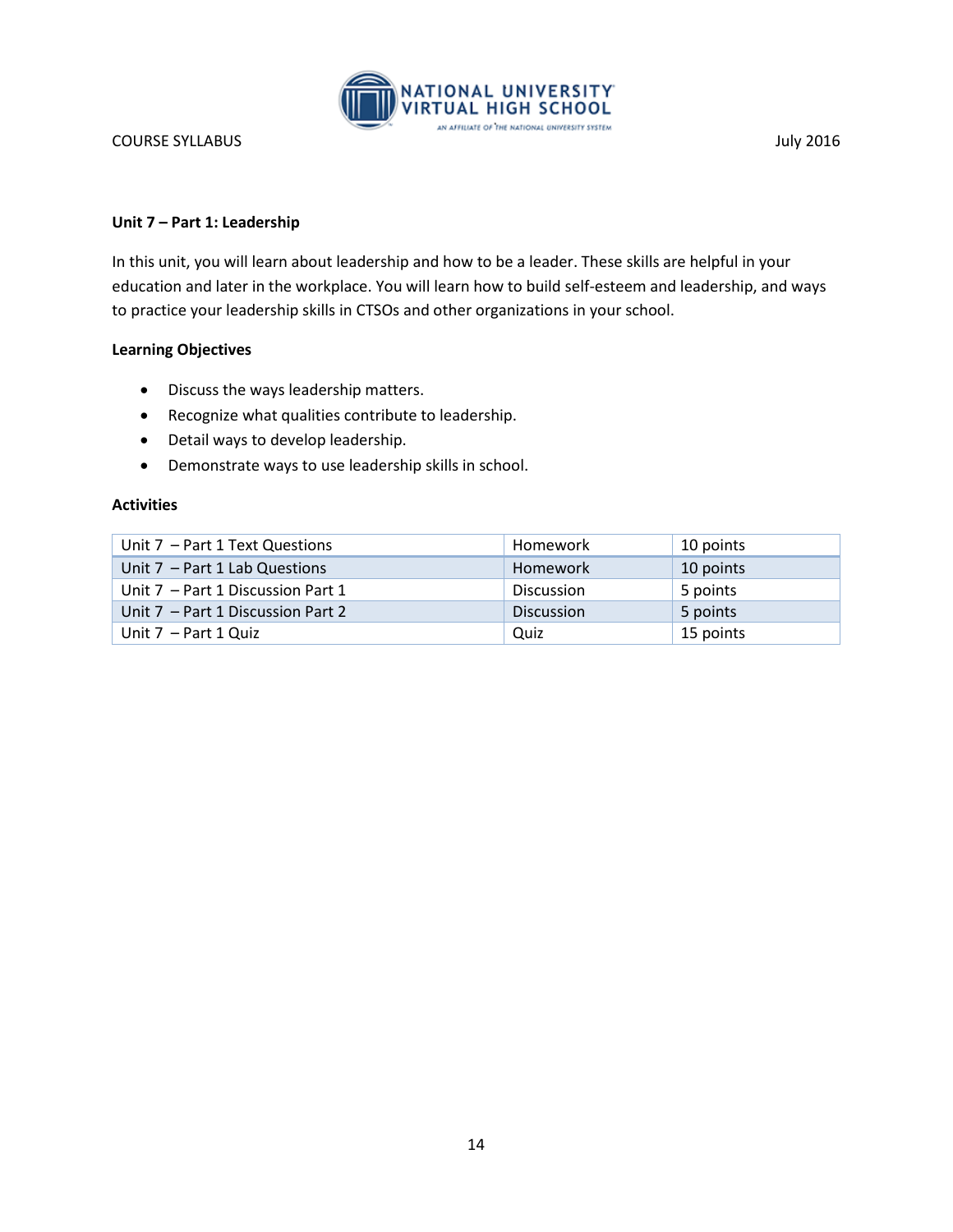

# **Unit 7 – Part 2: Choosing a Career**

In this unit, you will examine your own personality traits, skills, and abilities. This will help you to decide which career cluster and pathway might best fit you in the future. After this unit, you may even feel ready to make a plan for your education and future career.

# **Learning Objectives**

- Examine your career goals and abilities.
- Choose a career you're interested in and might want to explore.
- Develop an educational or vocational plan for your career.
- Define the benefits and drawbacks of your future potential career.

| Unit 7 – Part 2 Text Questions    | Homework          | 10 points |
|-----------------------------------|-------------------|-----------|
| Unit 7 - Part 2 Lab Questions     | Homework          | 10 points |
| Unit 7 – Part 2 Discussion Part 1 | <b>Discussion</b> | 5 points  |
| Unit 7 – Part 2 Discussion Part 2 | <b>Discussion</b> | 5 points  |
| Unit 7 – Part 2 Quiz              | Quiz              | 15 points |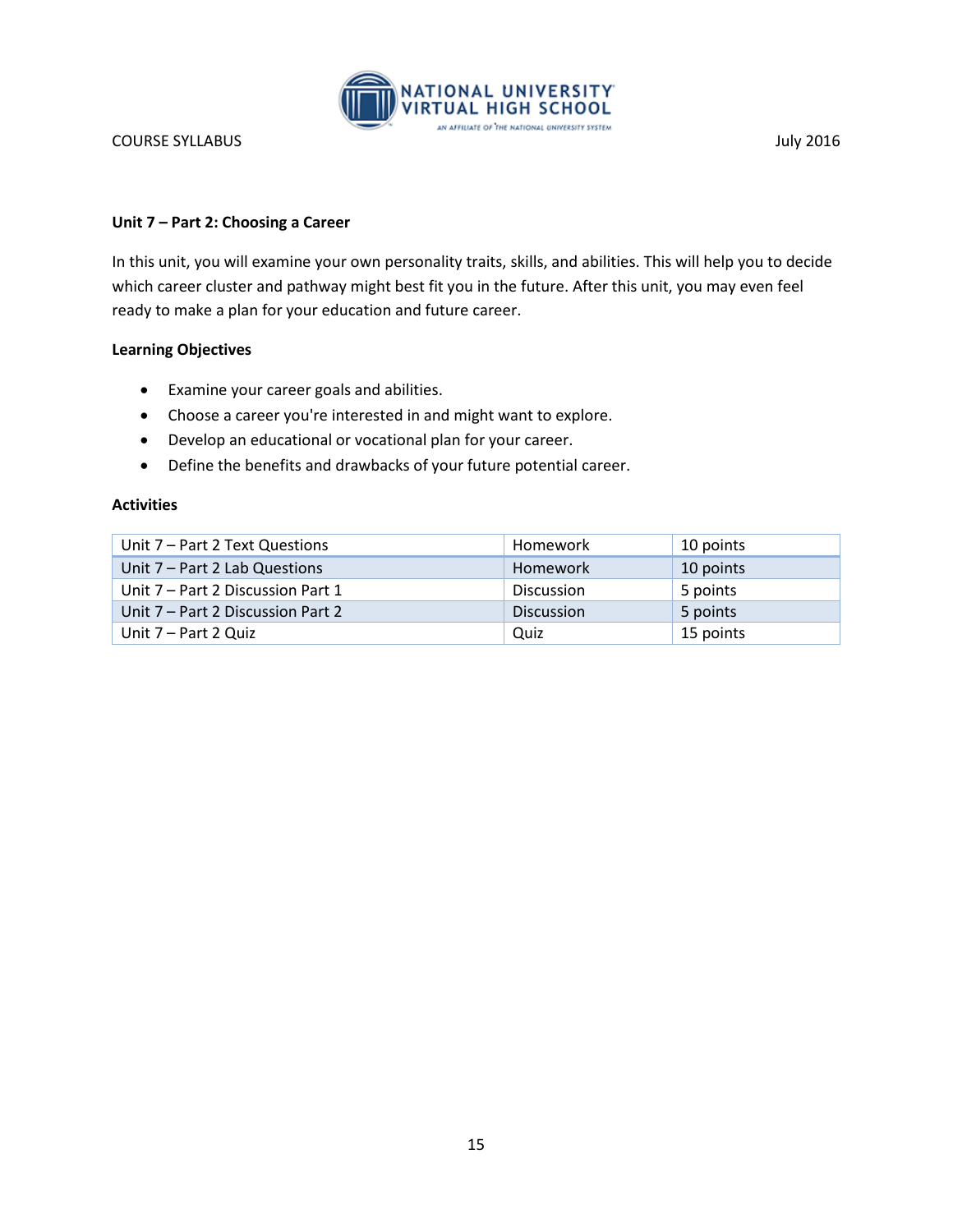

### **Unit 8: Final Exam**

## **Final Exam Objectives**

- Review information acquired and mastered from this course up to this point.
- Take a course exam based on material from units five to eight in this course the last four units. (Note: You will be able to open this exam only one time.)

#### **Final Exam Activities**

| <b>Class Reflection Discussion</b> | Discussion | 10 points |
|------------------------------------|------------|-----------|
| <b>Final Exam</b>                  | :xam       | 50 points |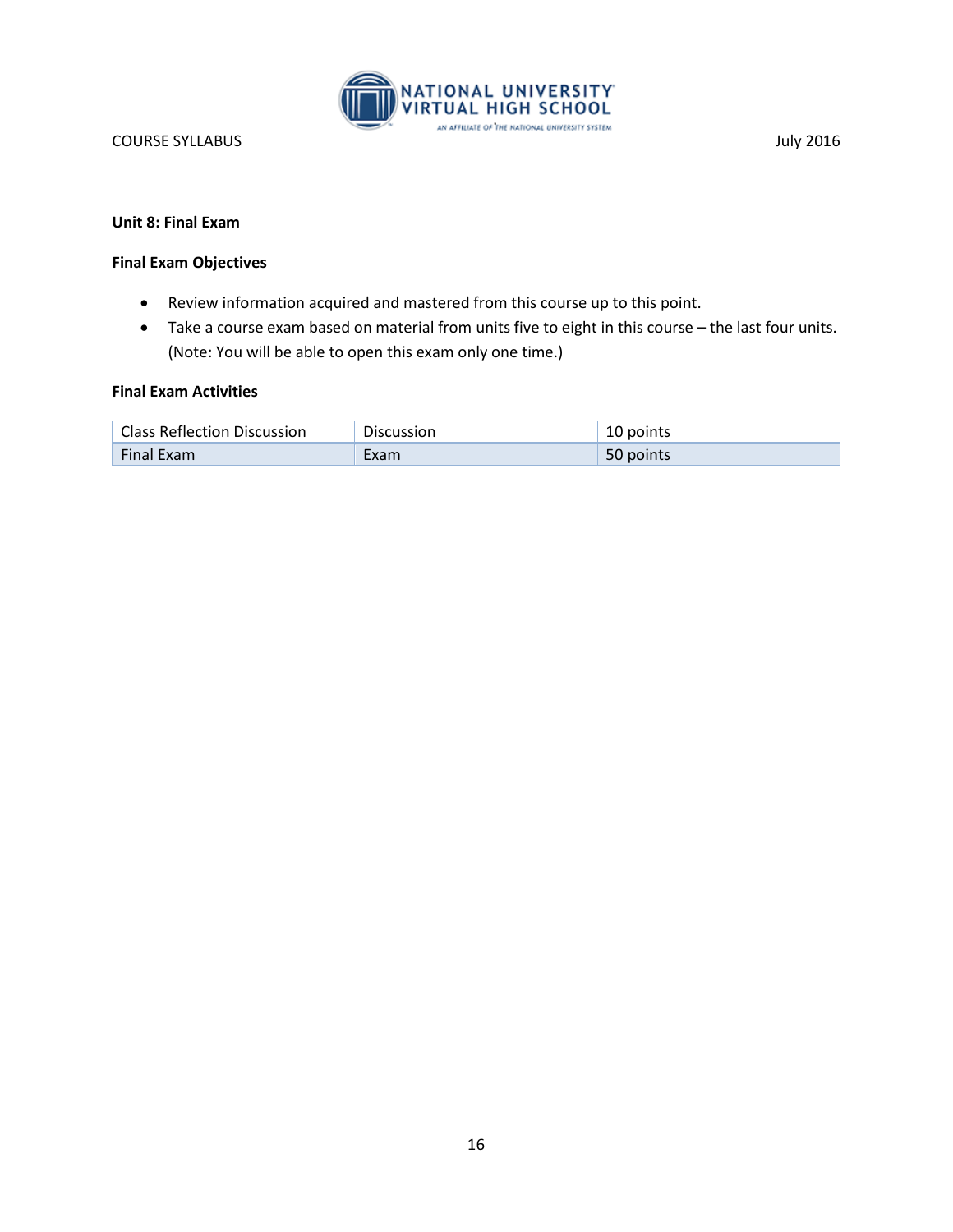

## **HOW YOU WILL BE GRADED**

**For critical thinking questions**, there are no right or wrong answers. For example, a question on your thoughts on why you think people are shy is a pretty open-ended type of question. Grades will be based on the depth of personal insight you present. **Do not simply agree or disagree** with an insight question. We are looking for critical thinking and possibly a related personal experience with the question.

# **It is important to provide detailed answers for insight/opinion questions.**

**For review questions**, you should be produce a more academic answer. For example, "What two categories are norms divided into?" This type of direct question requires a specific answer. Please use full sentences and proper grammar.

**When submitting paragraphs,** use these guidelines.

- 1. The first, second or last sentence contains the main idea and key words from the question or assigned topic.
- 2. Paragraph contains one to three explanatory sentences.
- 3. Paragraph contains two to four sentences about specific details related to question.
- 4. Details are colorful, interesting and appropriate.
- 5. Paragraph ends with a good closing sentence that refers to the main idea without repeating it.
- 6. Free of spelling and grammatical errors.

#### **GRADE SCALE**

The following grading scale will be used to determine your final letter grade.

| Letter Grade | Percentage Earned |
|--------------|-------------------|
| A            | $95%+$            |
| А-           | $90\%$ - 94.9%    |
| R+           | 87% - 89.9%       |
| R            | 84% - 86.9%       |
| B-           | 80% - 83.9%       |
| C+           | 77% - 79.9%       |
| C            | 74% - 76.9%       |
| $C-$         | 70% - 73.9%       |
| D+           | 67% - 69.9%       |
| D            | 64% - 66.9%       |
| D -          | 60% - 63.9%       |
| F            | 59% and lower     |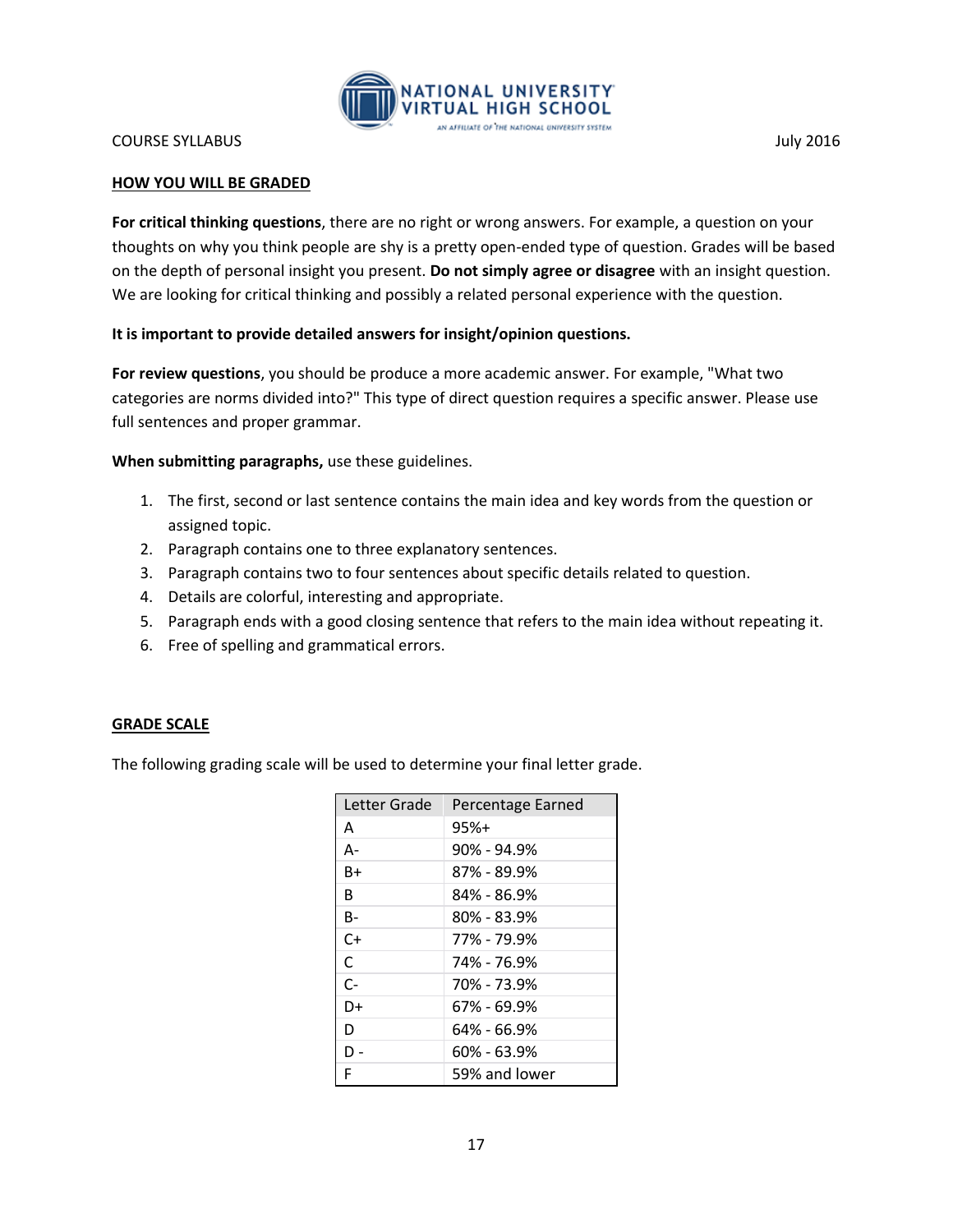

## **SUPPORT**

At NUVHS you will have access to multiple support teams. Who you contact will depend on the questions you have. Always start by contacting your teacher through the Message Center in the course. Your teacher should be able to answer your question, but if they can't, then they will direct you to another support team. If you have questions about any of the course content, your grades, or course policies, you should contact your instructor.

For questions about your enrollment, transcripts, or general school-wide policies, you can contact **NUVHS Student Services** at info@nuvhs.org or by phone at 866.366.8847. For example, if you would like to withdraw from your course, you should contact Student Services. Please note that a refund for your course can only be obtained if you drop within the first seven days of enrolling in the course.

For help with login/password issues, or other technical issues specific to the Blackboard website, you can contact the team at [National University Blackboard Learn.](http://nu.edusupportcenter.com/sims/helpcenter/common/layout/SelfHelpHome.seam?inst_name=nationalu) They can also be reached by phone at (888) 892-9095.

## **EXPECTED SCHOOL-WIDE LEARNING RESULTS (ESLRs)**

#### **Engaged Learners**

- Demonstrate self-directed learning skills such as time management, and personal responsibility through the completion of course requirements
- Develop an understanding of their own preferred learning styles to enhance their overall academic potential
- Incorporate effective and relevant internet and multimedia resources in their learning process to broaden their knowledge base

#### **Critical Thinkers**

- Effectively analyze and articulate sound opinions on a variety of complex concepts
- Illustrate a variety of problem-solving strategies that strengthen college preparation and workforce readiness
- Formulate a framework for applying a variety of technology and internet-based research to enhance information literacy and collaborative thinking

#### **Effective Communicators**

- Demonstrate awareness and sensitivity to tone and voice in multiple forms of communication
- Express concepts and ideas in a variety of forms
- Enhance communication skills through the use of media rich or other technology resources